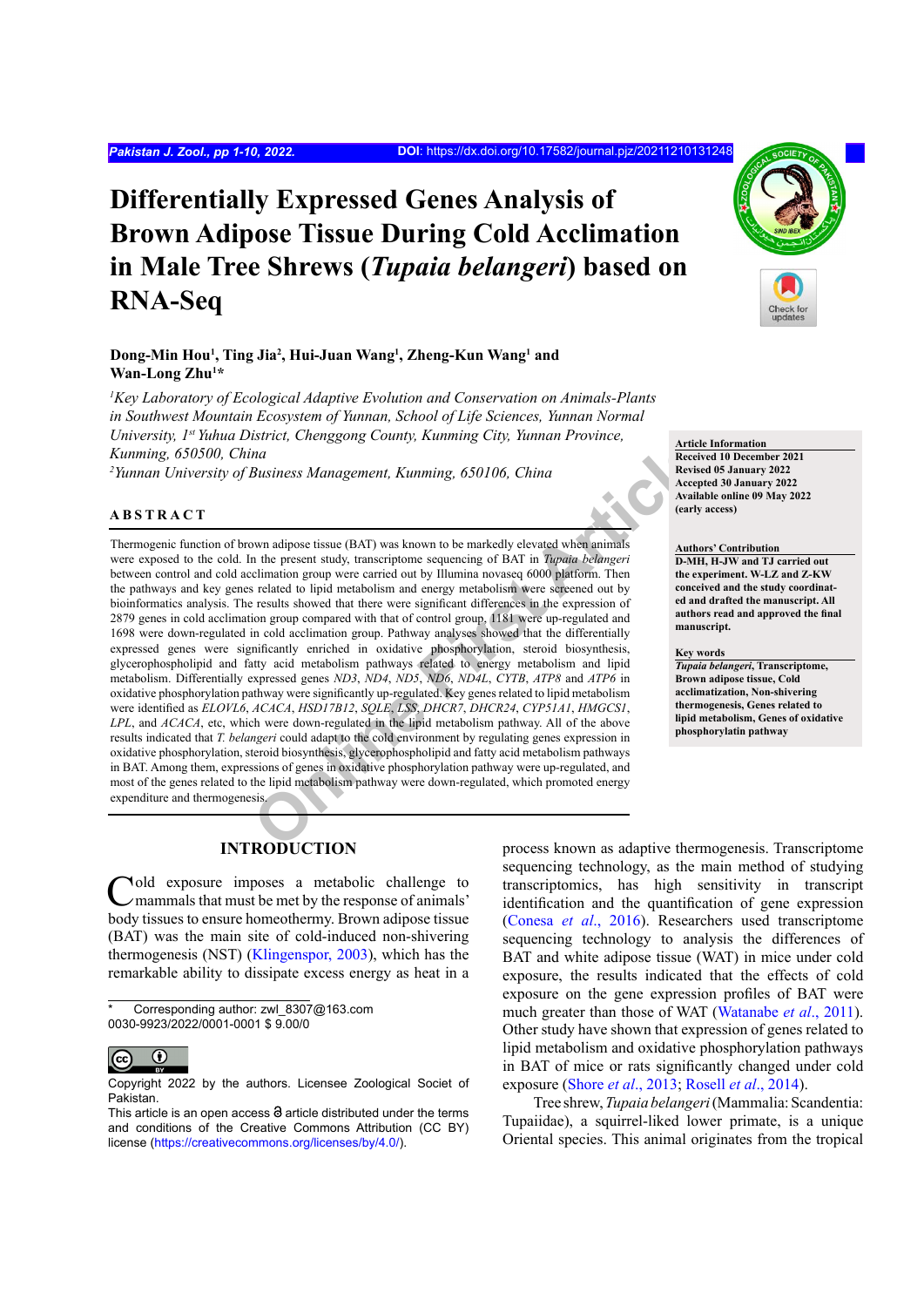island, in China; and is mainly distributed in Yunnan, Guizhou and Sichuan [\(Bremer](#page-7-2) *et al*., 2011). Judging from the distribution characteristics of existing tree shrews, the Yunnan-Kweichow Plateau and the southeastern part of the Qinghai-Tibet Plateau, that is, parts of the Hengduan Mountains may constitute the northern limit of the distribution of *T. belangeri*, and low temperature may limit its northward spread. Our group previously used classic physiological research methods to confirm that cold acclimation increased the BAT mass, uncoupling protein 1 (UCP1) content, and NST in *T. belangeri* to maintain body temperature, but the proportion of NST in the total heat production showed a gradual decline [\(Zhang](#page-9-1) *et al*., [2017\)](#page-9-1). In the present study, we used RNA-seq to analyze the differential expression of genes in BAT of *T. belangeri* under cold acclimation, providing relevant information such as genes function and enrichment, and realizing the analysis of the function of thermogenesis genes and pathways, thus providing important reference for the study of the mechanism of cold adaptation heat-producing in small mammals.

### **MATERIALS AND METHODS**

#### *Animals*

From the end entirchment, and railway reads on<br>taining adapter, reads containing adapter, reads containing adapter, reads<br>non an entirchment, and realizing the quality reads from raw data.<br>Interior of thermogenesis genes *T. belangeri* were captured (25°25′-26°22′N, 102°13′- 102°57′E, at 1679 m altitude) at the boscage of Luquan County, Yunnan Province, and maintained at the School of Life Sciences, Yunnan Normal University, Kunming (1910 m altitude). Average body mass of all animals was 115.36±3.65g, after one month of adaptation at room temperature; the animals were divided into 2 groups according to their body mass, with 6 male individuals in each group: One group was kept at  $25^{\circ}$ C $\pm$ 1°C for 28 days; these animals comprised the control group. A second group was kept at  $5^{\circ}$  C for 28 days comprised the cold acclimatized group. Two groups were healthy adults, and housed individually in a wire cage (40 cm×40 cm×40 cm), The cage environment was maintained at 12L:12D (lights on at 08:00), and 65–92% relative humidity. Water and foods were provided *ad libitum*. *T. belangeri* were fed a food mixture containing 30% corn flour, 20% wheat flour, 5% fish meal, 6% wheat bran, 3.6% milk powder, 10% sugar, 2% yeast, 3% electrolytic multivitamin, 0.4% edible salt, and 20% eggs, as well as apples, pears and other fruits twice weekly. After 28 days of acclimatization and testing, all animals were anesthetized with ether and then killed. Samples of BAT was taken from each animal and immediately frozen in liquid nitrogen followed by storage at -80℃ prior to analysis.

## *Total RNA extraction and RNA-Seq preparation* Total RNA was extracted from BAT according to

miRNeasy Mini Kit instructions. The integrity, purity and concentration of total RNA were confirmed using a Bioanalyzer 2100 (Agilent Technologies). The total RNA content  $>$  3µg, and the integrity (RIN)  $>$  7.0 was qualified, which can be used in the next experiment. cDNA synthesis was done using TruSeq PE Cluster Kit v4-cBot-HS (Illumia). RNA-seq libraries were constructed according to the manufacturer's instructions and sequenced using the Illumina novaseq 6000 platform.

## *RNA-Seq data analysis*

Raw data (raw reads) of fastq format were firstly processed through in-house perl scripts. In this step, clean data (clean reads) were obtained by removing reads containing adapter, reads containing ploy-N and low quality reads from raw data. At the same time, Q20, Q30, GC content and clean data were calculated. All the downstream analyses were based on clean data with high quality. These clean reads were then mapped to the tree shrew reference genome sequence (version tupBel1). Hisat2 tools soft were used to map with reference genome. Quantification of gene expression levels were estimated by fragments per kilobase of transcript per million fragments mapped. The formula is shown as follow:

FPKM= cDNA Fragments/ mapped fragments  $(millions)$  × transcript length (kb)

Through PCA principal component analysis of two groups of data under different conditions, the difference and distance between groups were reflected on the coordinate axis. Differential expression analyses of two groups were performed using the DEseq. The screening criteria were fold change (FC)  $\geq$  2 and false discovery rate (FDR)  $\leq 0.01$  (Shore *et al.*, 2013), and count of differentially expressed genes (DEGs) of  $log_2$  FC >4. Functional enrichment analysis was performed with KOBAS using pathways related to metabolism from the KEGG database annotation (Mao *et al*[., 2005\)](#page-8-2). The significant enrichment Q-value (Q-value is the P-value corrected for multiple hypothesis testing) was calculated to identify the pathways with significant enrichment, and key genes were screened based on FPKM values and related literature reports.

#### *Quantitative real time PCR*

To verify the reliability of transcriptome sequencing results, 8 DEGs were selected for RT-PCR quantification [\(Table I](#page-2-0)), and the reference gene primer sequence was

F: GAGAGGGAAATCGTGCGTGAC

R: CATCTGCTGGAAGGTGGACA

The design of DEGs primer and the steps of real-time quantitative operation are detailed Zhang *et al*[. \(2017\)](#page-9-1).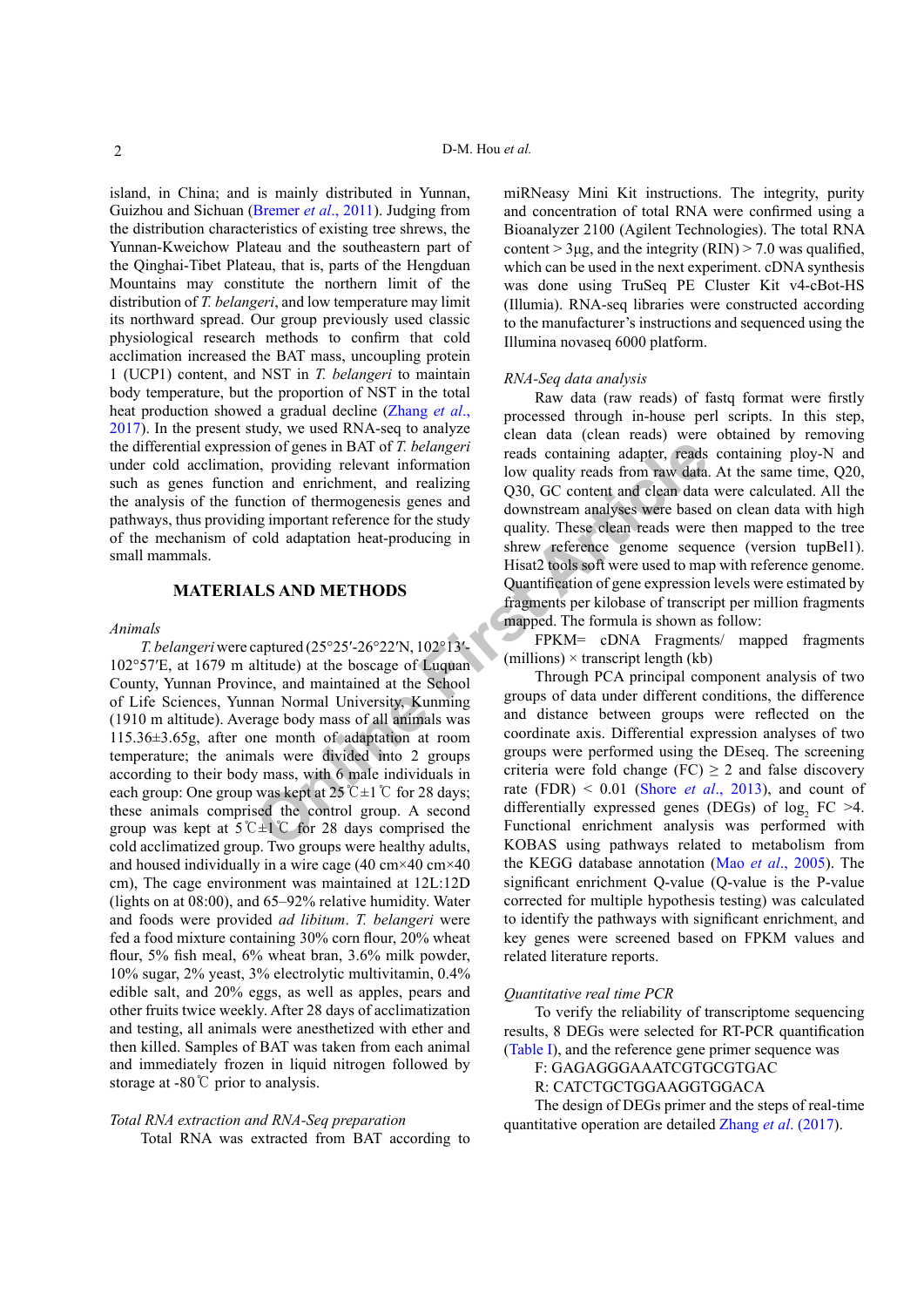<span id="page-2-0"></span>**Table I. Primers of real-time quantitative PCR.**

| Gene name        |              | <b>Gene ID</b>      |                                                   |                      | Up or down regulation<br>in 28d group |               | Primers $5 \rightarrow 3$ |                                                                                                            |
|------------------|--------------|---------------------|---------------------------------------------------|----------------------|---------------------------------------|---------------|---------------------------|------------------------------------------------------------------------------------------------------------|
| <b>UCP1</b>      |              |                     | ENSTBEG00000000042                                | up                   |                                       |               |                           | F: CGGAATTCCAGCCAAGATGGTGAGT<br>R: CGGAATTCGTAGGTCCCAGTGTAGCG                                              |
| UCP <sub>2</sub> |              |                     | ENSTBEG00000001484                                | up                   |                                       |               |                           | F: TCTACAATGAGCTGCGTGTG<br>R: GGTCAGGATCTTCATGAGGT                                                         |
| <b>CYTB</b>      |              |                     | ENSTBEG00000021344                                | up                   |                                       |               |                           | F: GGATCTGACCAAGACCTGTGAC<br>R: TCCCTCCGTTTCTGGTTTAC                                                       |
| PRDM16           |              |                     | ENSTBEG00000009948                                |                      | down                                  |               |                           | F: CTGTCACAGCCTGGAGCAGCACAT<br>R: GGTAGGGTGTCTGTGCACGTTACC                                                 |
| LPL              |              |                     | ENSTBEG00000015298                                |                      | down                                  |               |                           | F: AGCGGGAGCCTGACTCTAAC<br>R: GAGCGTTCGTGGGAGCATTT                                                         |
| <b>ACACA</b>     |              |                     | ENSTBEG00000008501                                |                      | down                                  |               |                           | F: TTGTTTGGTCGTGACTGCTC<br>R: TTTGGCAAGTTTCACTGCAC                                                         |
| AKT2             |              |                     | ENSTBEG00000001484                                |                      | down                                  |               |                           | F: GCCACGACCCAACACCT<br>R: TAGCCCGCATCCACTC                                                                |
| SLC2A4           |              |                     | ENSTBEG00000000866                                |                      | down                                  |               |                           | F: AACTGGACCTGTAACTTCA<br>R: AGGAGGACGGCAAAT                                                               |
|                  |              |                     | Table II. Statistical of each sample output data. |                      |                                       |               |                           | the groups were clustered, and the obtained results were<br>consistent with the expected results (Fig. 1). |
| <b>Sample</b>    |              | (pair end<br>reads) | <b>Clean reads Clean bases</b>                    | GC<br>content<br>(%) | $\% \geq Q30$                         |               | 20000                     | control<br>$\blacksquare$ experimental                                                                     |
| Control          | $\mathbf{1}$ | 24271981            | 7275479188                                        | 50.55                | 93.62                                 |               |                           |                                                                                                            |
| group            | 2            | 23753571            | 7115963640                                        | 51.24                | 93.71                                 |               |                           |                                                                                                            |
|                  | 3            | 24884956            | 7454768158                                        | 51.22                | 93.84                                 |               |                           |                                                                                                            |
|                  | 4            | 24024588            | 7198789296<br>50.32<br>7118049154<br>51.38        |                      | 93.68                                 | $10000 \cdot$ |                           | n 9                                                                                                        |
|                  | 5            | 23755489            |                                                   |                      | 93.93                                 |               |                           | ■                                                                                                          |
|                  | 6            | 25652547            | 7685405490                                        | 51.00                | 94.15                                 |               | $C2(13.6\%)$              |                                                                                                            |
| Cold             |              | 19329643            | 5737840076                                        | 46.24                | 94.45                                 |               |                           | $0 \cdot$                                                                                                  |
| acclima-         |              | 2.21027522          | 6524001420                                        | 46.55                | 04.02                                 |               |                           |                                                                                                            |

#### <span id="page-2-1"></span>**Table II. Statistical of each sample output data.**

| Sample            |                | (pair end<br>reads) | <b>Clean reads Clean bases</b> | GC<br>content<br>$(\%)$ | %≥ Q30 |
|-------------------|----------------|---------------------|--------------------------------|-------------------------|--------|
| Control           | 1              | 24271981            | 7275479188                     | 50.55                   | 93.62  |
| group             | 2              | 23753571            | 7115963640                     | 51.24                   | 93.71  |
|                   | 3              | 24884956            | 7454768158                     | 51.22                   | 93.84  |
|                   | 4              | 24024588            | 7198789296                     | 50.32                   | 93.68  |
|                   | 5              | 23755489            | 7118049154                     | 51.38                   | 93.93  |
|                   | 6              | 25652547            | 7685405490                     | 51.00                   | 94.15  |
| Cold              | 1              | 19329643            | 5737840076                     | 46.24                   | 94.45  |
| acclima-          | $\mathfrak{D}$ | 21927532            | 6534981438                     | 46.55                   | 94.03  |
| tization<br>group | 3              | 22038282            | 6549278676                     | 45.32                   | 94.33  |
|                   | 4              | 24124587            | 7178623100                     | 43.92                   | 94.72  |
|                   | 5              | 22246352            | 6614415322                     | 45.76                   | 94.74  |
|                   | 6              | 21715515            | 6469509798                     | 44.86                   | 94.67  |

#### **RESULTS**

## *Transcriptome data evaluation*

All samples were qualified (total RNA content> 3 μg, RIN≥7). The proportion of clean data of all samples with Q30 was more than 93.62%, and the GC content were about 50%, the quality of the data obtained by sequencing was reliable ([Table II\)](#page-2-1). The results of principal component analysis showed that the data composition of the two groups was significantly different, the samples in



<span id="page-2-2"></span>Fig. 1. PCA principal component analysis diagram. Note: Points with different colors or shapes represent sample groups under different environments or conditions. The scales of horizontal and vertical coordinates are relative distances, which have no practical significance.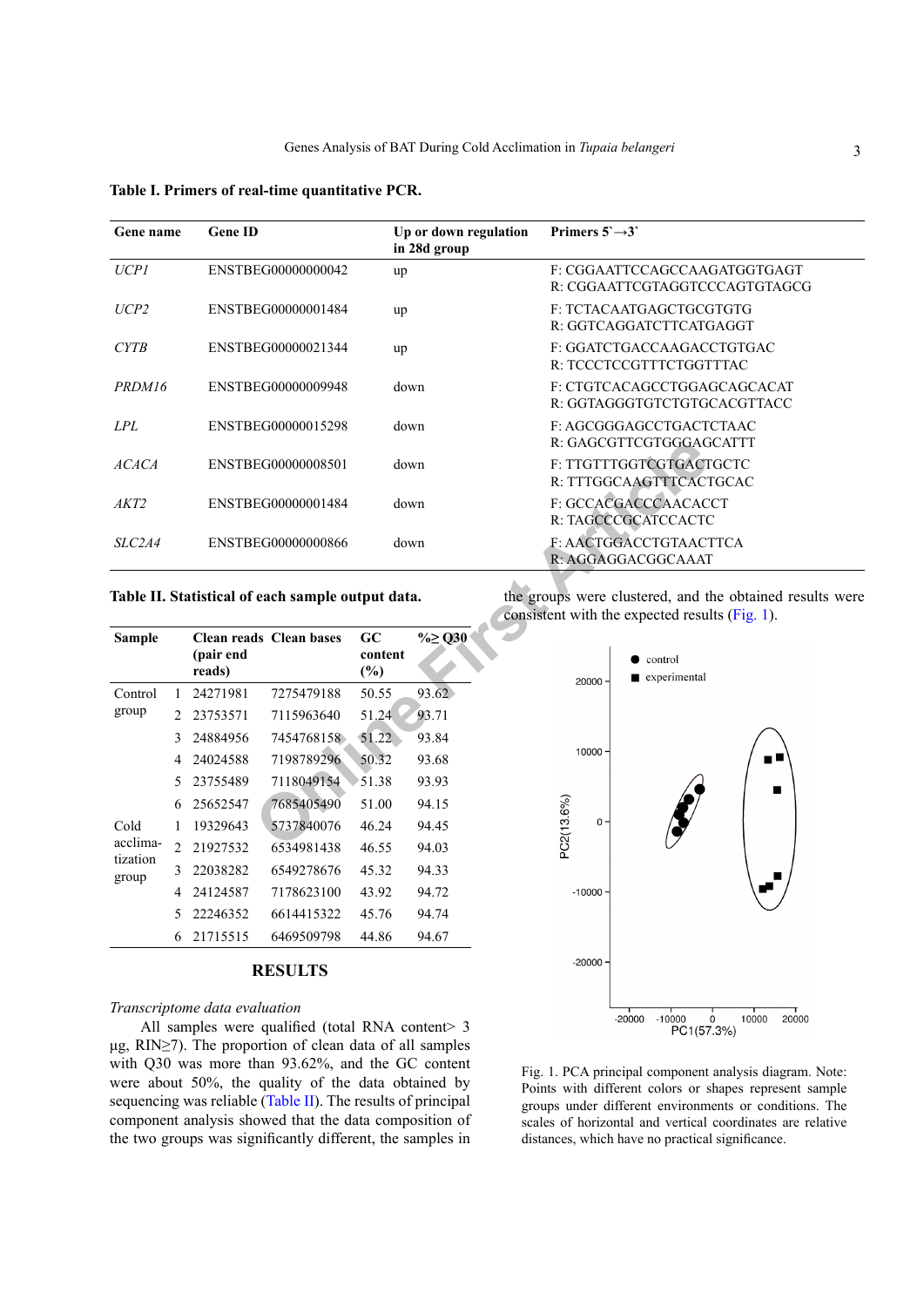#### *Bioinformatics analysis*

Using a significance level of FDR < 0.05, FC  $\geq$  2, we found a total of 2,879 DEGs, of which 1,181 and 1,698 genes showed increased and reduced expression under 28-day cold exposure, respectively, Notably, the  $UCPI$  ( $log_2$ FC=1.316063) gene encoding UCP1 reported previously as having increased expression in BAT after cold exposure. The present study ([Tables III](#page-3-0)) showed that the expression of 28 genes were significantly up- or down-regulated more than four folds by cold exposure, these include *ATP8*, *ATP6*, *ND3*, *ND4L*, *ND4*, *ND5* and *CYTB* genes in oxidative phosphorylation pathway, as well as *ACACA*, *ELOVL6* and *HSD17B12* genes that played an inhibitory role in fatty acid metabolism, and so on. Functional enrichment analyses of the genes with

the most pronounced cold-induced expression using Kyoto Encyclopedia of Genes and Genomes (KEGG) pathways revealed a significant enrichment of metabolic pathways, including oxidative phosphorylation, steroid biosynthesis, fatty acid metabolism, glycerophospholipid metabolism [\(Fig. 2\)](#page-4-0). The most highly enriched pathway for up-regulated genes were oxidative phosphorylation pathway, which includes several genes encoding NADH dehydrogenase (*ND3*, *ND4*, *ND5*, *ND6* and *ND4L*), cytochrome c reductase (*CYTB*) and ATP synthase (*ATP6*, *ATP8*). Most genes related to lipid metabolism pathway were repressed in BAT, including *SQLE*, *LSS*, *DHCR24*, *DHCR7*, *CYP51A1*, *SCD*, *ACSL4*, *ELOVL6*, *ACACA*, *HSD17B12*, *GPD2*, *LPGAT1*, and *SELENOI* [\(Table IV](#page-4-1)).

## <span id="page-3-0"></span>**Table III. Most differentially expressed genes.**

| <b>Gene ID</b>     | Gene name          | log,FC         | up/down |
|--------------------|--------------------|----------------|---------|
| ENSTBEG00000021330 | ATP8               | 7.936743241    | up      |
| ENSTBEG00000021331 | ATP6               | 4.953971529    | up      |
| ENSTBEG00000021334 | ND3                | 6.545693211    | up      |
| ENSTBEG00000021336 | ND4L               | 5.016029694    | up      |
| ENSTBEG00000021337 | ND4                | 6.017905995    | up      |
| ENSTBEG00000021341 | ND5                | 4.263457202    | up      |
| ENSTBEG00000021344 | CYTB               | 4.413630364    | up      |
| ENSTBEG00000004145 | ELOVL6             | -4.094294687   | down    |
| ENSTBEG00000008501 | <b>ACACA</b>       | -4.208078151   | down    |
| ENSTBEG00000016576 | <b>HSD17B12</b>    | -4.154425257   | down    |
| ENSTBEG00000003366 | ZMYND10            | 4.014191841    | up      |
| ENSTBEG00000007999 | LRRC34             | 4.671748042    | up      |
| ENSTBEG00000005473 | ARL14              | 4.672650726    | up      |
| ENSTBEG00000010081 | <b>EPGN</b>        | 4.122101729    | up      |
| ENSTBEG00000005549 | ASGR2              | 4.174722567    | up      |
| ENSTBEG00000014737 | EMP1               | -4.707252838   | down    |
| ENSTBEG00000001606 | CDC42EP3           | -4.774003734   | down    |
| ENSTBEG00000003839 | PLEKHF1            | $-4.251165321$ | down    |
| ENSTBEG00000004403 | DUSP14             | -5.196061636   | down    |
| ENSTBEG00000005559 | ZDHHC23            | -4.769844094   | down    |
| ENSTBEG00000005948 | ZFP36              | -6.377754145   | down    |
| ENSTBEG00000010112 | ENSTBEG00000010112 | 4.141663745    | up      |
| ENSTBEG00000012297 | ENSTBEG00000012297 | 4.911709954    | up      |
| ENSTBEG00000001950 | ENSTBEG00000001950 | 4.079109484    | up      |
| ENSTBEG00000013693 | ENSTBEG00000013693 | 4.402327939    | up      |
| ENSTBEG00000017771 | ENSTBEG00000017771 | 4.134596289    | up      |
| ENSTBEG00000007362 | ENSTBEG00000007362 | -4.547748676   | down    |
| ENSTBEG00000001052 | ENSTBEG00000001052 | -4.163123945   | down    |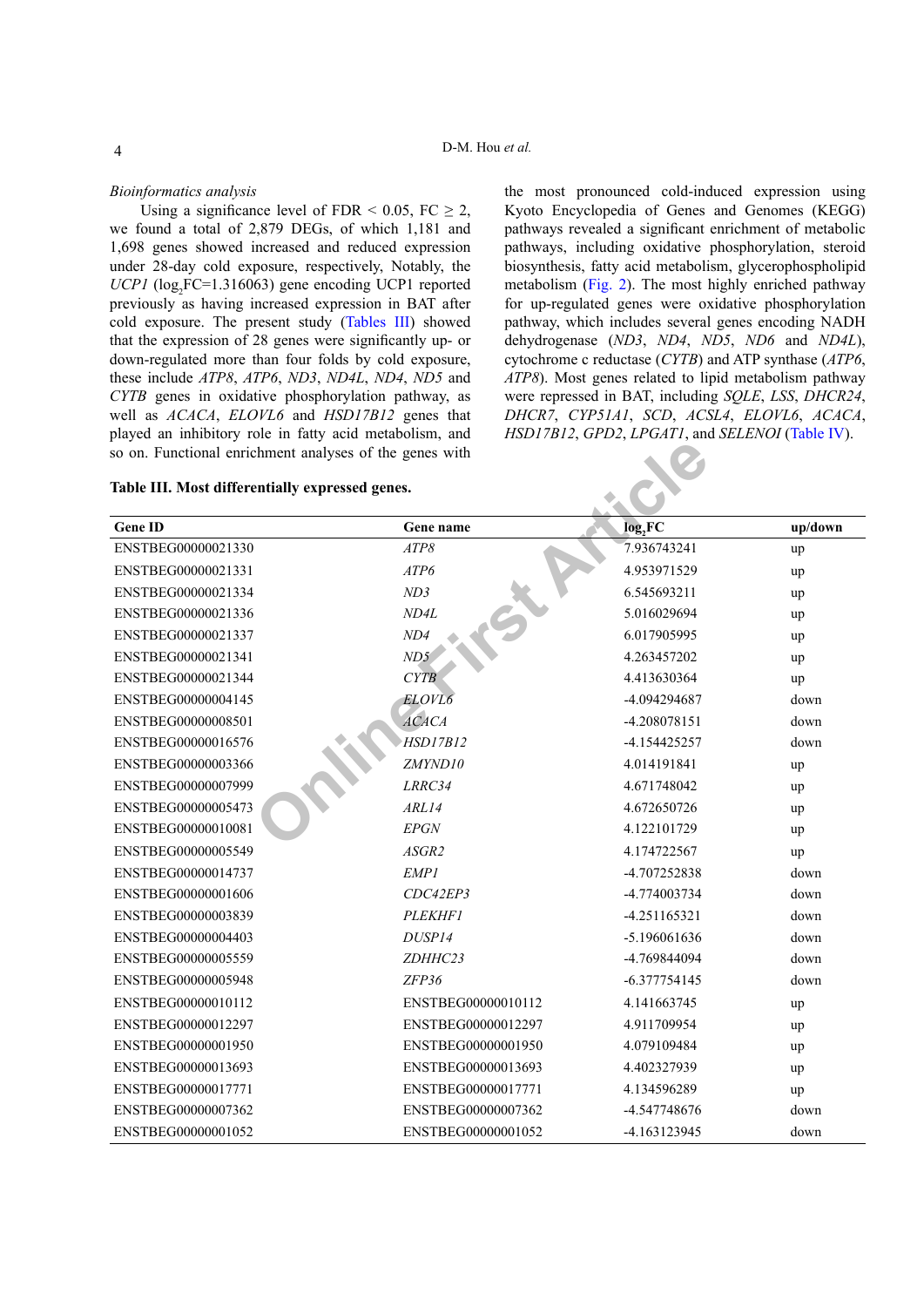<span id="page-4-1"></span>**Table IV. KEGG significantly enriched pathway list of up regulated and down regulated key genes.**

| <b>Gene ID</b>                   | Gene name log, FC |                     | up/<br>down |
|----------------------------------|-------------------|---------------------|-------------|
| <b>Oxidative phosphorylation</b> |                   |                     |             |
| ENSTBEG00000021334               | ND3               | 6.545693211         | up          |
| ENSTBEG00000021337               | ND4               | 6.017905995         | up          |
| ENSTBEG00000021341               | ND5               | 4.263457202         | up          |
| ENSTBEG00000021336               | ND4L              | 5.016029694         | up          |
| ENSTBEG00000021342               | N <sub>D6</sub>   | 3.206990989         | up          |
| ENSTBEG00000021344               | CYTB              | 4.413630364         | up          |
| ENSTBEG00000021330               | ATP8              | 7.936743241         | up          |
| ENSTBEG00000021331               | ATP6              | 4.953971529         | up          |
| <b>Steroid biosynthesis</b>      |                   |                     |             |
| ENSTBEG00000000773               | CYP51A1           | $-3.452344132$      | down        |
| ENSTBEG00000003064               | <b>SOLE</b>       | -1.919891924        | down        |
| ENSTBEG00000007270               | DHCR24            | $-3.877599142$ down |             |
| ENSTBEG00000013059               | <i>DHCR7</i>      | -2.100319058 down   |             |
| ENSTBEG00000016213               | <b>LSS</b>        | $-2.106663039$      | down        |
| Fatty acid metabolism            |                   |                     |             |
| ENSTBEG00000000654               | <b>SCD</b>        | -2.913797823        | down        |
| ENSTBEG00000002831               | ACSL4             | $-2.253983817$      | down        |
|                                  | ELOVL6            | -4.094294687        |             |
| ENSTBEG00000004145               |                   |                     | down        |
| ENSTBEG00000008501               | <b>ACACA</b>      | -4.208078151        | down        |
| ENSTBEG00000016576               | HSD17B12          | -4.154425257        | down        |
| Glycerophospholipid metabolism   |                   |                     |             |
| ENSTBEG00000014623               | GPD2              | -3.515187858        | down        |
| ENSTBEG00000013545               | <i>LPGATI</i>     | $-2.243027443$      | down        |
| ENSTBEG00000016576               | <b>SELENOI</b>    | -2.795006506 down   |             |

This study verified 8 DEGs. The comparison results of Real-time PCR and RNA-Seq were showed in [Figure](#page-5-0) [3](#page-5-0). The up and down regulation trends of gene expression between the two results were consistent, indicating that the quality of transcriptome sequencing was reliable.

## **DISCUSSION**

Small mammals in the wild maintain body temperature by increasing thermogenesis when they are exposed to low temperatures ([Wang and Wang, 1990](#page-9-2)). Studies showed that there were significant differences in gene expression in BAT of yak between cold and warm seasons (Zhu *et al*[., 2021](#page-9-3)). In the present study, it was found that 2879 genes were up-regulated or down-regulated in the cold acclimation group, suggesting that *T. belangeri* may adapt to the cold

environment by changing the expression pattern of genes. Studies suggested that UCP1 was the main substance that determines the heat production of BAT (Mei *et al*[., 2019](#page-8-3)). In our study, expression level of heat-producing gene *UCP1* increased after cold acclimation, which was consistent with the results of previous studies, but the up-regulated multiple was not significant ( $log_2FC = 1.3$ ), indicating the reason why the proportion of NST in total heat-producing decreased gradually (Zhang *et al*[., 2017](#page-9-1)). In the KEGG enrichment analysis of this study, DEGs were significantly enriched in oxidative phosphorylation related to energy metabolism, steroid biosynthesis, fatty acid metabolism, and glycerolipid metabolism pathways related to lipid metabolism, suggesting that lipid metabolism pathways in *T. belangeri* may play an important role in the mechanism of cold adaptation. Previous analysis of transcriptome pathways showed that the genes most significantly induced in mouse BAT under cold exposure were those involved in glycerophospholipid synthesis and fatty acid elongation (Rosell *et al*., 2014).



<span id="page-4-0"></span>Fig. 2. KEGG pathway enrichment bubble diagram of differentially expressed genes.

Mitochondrial protein-coding genes played a major role in the oxidative phosphorylation system ([Leonard and](#page-7-3) [Schapira, 2000\)](#page-7-3), and the four enzymes encoded by them were the driving force for ATP synthesis. Studies showed that after long-term cold exposure in mice, gene expression in BAT showed significant changes, and the oxidative phosphorylation pathway was significantly up-regulated in BAT (Rosell *et al*[., 2014](#page-8-1)). In present study, compared with the control group, mitochondrial protein-coding genes NADH Dehydrogenase subunit 3(*ND3*), NADH dehydrogenase subunit 4 (*ND4*), NADH dehydrogenase subunit 5 (*ND5*), NADH dehydrogenase subunit 6 (*ND6*),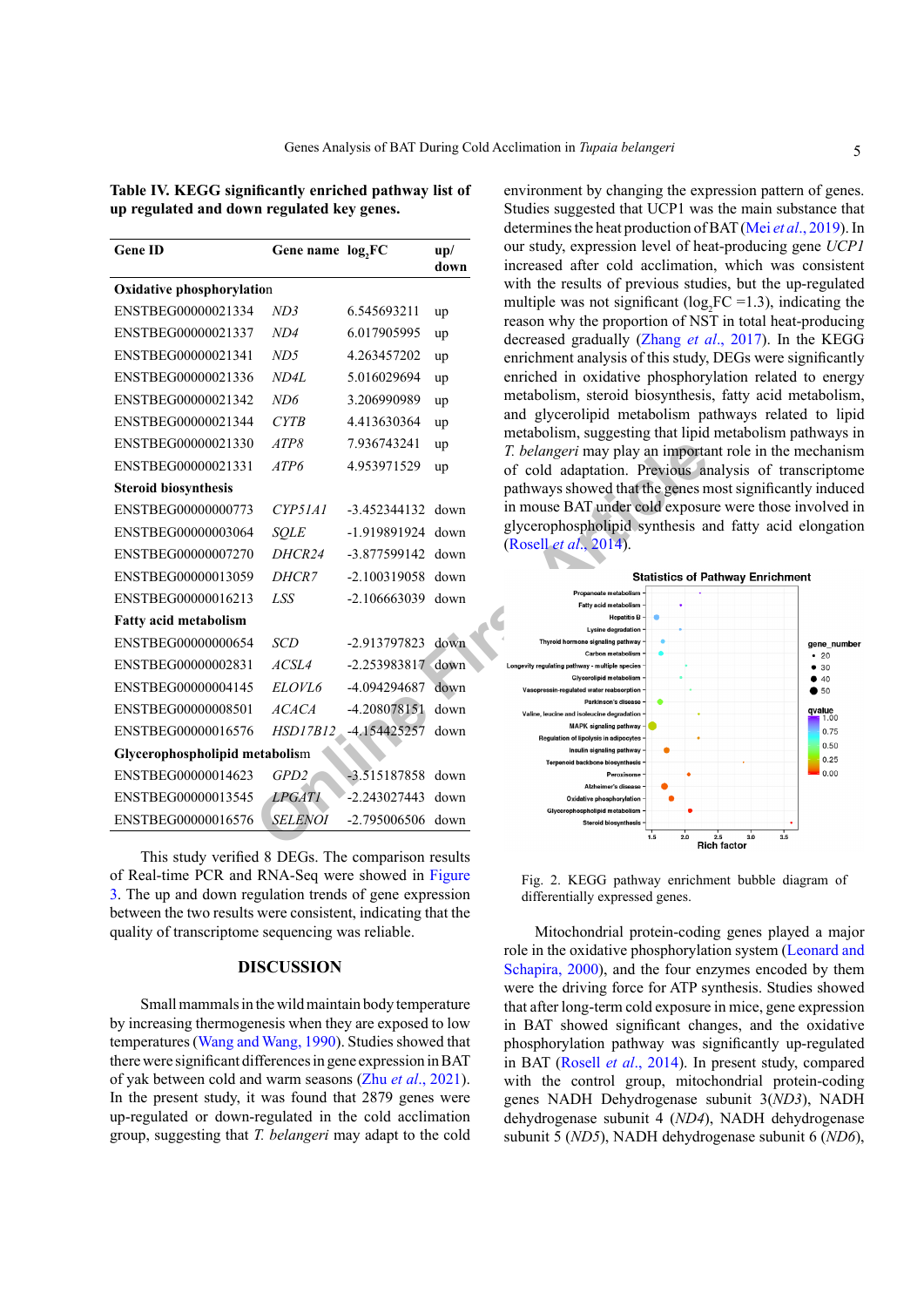lies have shown that the variation<br>
loss of the role of mitochondrial<br>
con. If the mitochondrial oxidative<br>
crease (Hinokio *et al.*, 1995; Wang<br>
dry, *ND3* was up-regulated 6 folds,<br> *geri* under cold acclimation<br>the may<br> NADH dehydrogenase subunit 4L (*ND4L*), cytochrome b (*CYTB*), ATP synthase F0 subunit 6 (*ATP6*) and ATP synthase F0 subunit 8 (*ATP8*) were highly expressed in the oxidative phosphorylation pathway of BAT in the cold acclimatization group, all of which were unregulated by more than 4 fold. These results indicated that the synthesis of ATP was promoted in the response to cold environment, which provided more energy for animals. Studies have shown that mitochondrial protein-encoding genes defects could lead to increased mitochondrial damage and decreased function, which ultimately leaded to a decrease in the ability of oxidative phosphorylation ([Luoma](#page-8-4) *et al*., [2015\)](#page-8-4). NADH dehydrogenase encoded by *ND3*, *ND4*, *ND5*, *ND6* and *ND4L* was one of the largest membrane-bound enzymes in cells. Studies have shown that the variation of *ND3* could cause a loss of the role of mitochondrial oxidative phosphorylation. If the mitochondrial oxidative energy supply was increased, Might cause the expression level of *ND3* to also increase (Hinokio *et al*., 1995; Wang *et al*[., 2013](#page-9-4)). In this study, *ND3* was up-regulated 6 folds, suggesting that *T. belangeri* under cold acclimationthe may promote mitochondrial oxidative energy supply through the regulation of this gene. Inhibition of protein synthesis, transcription, and ion transport can lead to inhibition of energy expenditure. Among the 13 protein-coding genes, the structure and function of *CYTB* gene has been most thoroughly studied, it was an important mediator of electron transfer in oxidative phosphorylation, and could conduct transcription and protein synthesis in mitochondria itself [\(Schoepp](#page-8-5) *et al*., 2000). Therefore, our data demonstrate that *T. belangeri* might adapt to the cold environment by the regulation of this gene to maximize energy expenditure. *ATP6/8* of the genes encoding ATP synthase protein 6/8. Studies have shown that the expression of *ATP6/8* in BAT during hibernation in black-line hamsters into also up-regulated by 4 folds. If the expression of *ATP6* gene was down-regulated, ATP production can reduce, thereby affecting energy metabolism (Hittel *et al*[., 2013](#page-7-5)).

Lipid was the main component of biofilm and important structure of organism. It not only participates in energy supply and storage of organism, but also can be transformed into various derivatives to participate in metabolic activities. Studies have performed transcriptome analysis of BAT in mice under cold exposure; they proposed the response to cold stress involves decreased gene expression in a range of lipid metabolism in order to maximize pathways involved in heat production [\(Shore](#page-8-0) *et al*[., 2013](#page-8-0)). Our data demonstrate that the general trend was for a reduction in the expression of a large number of genes involved in steroid biosynthesis, glycerophospholipid and fatty acid metabolism pathways related to lipid metabolism, and far fewer genes were up-regulated by the cold challenge. This might represent a mechanism for reducing metabolic reactions so that metabolism could be focused on the cell thermogenic functions, particularly in BAT, that are essential to prevent hypothermia.



<span id="page-5-0"></span>Fig. 3. Comparison of the RNA-Seq and Real-time PCR results.

Steroids were mainly composed of cholesterol. Studies have shown that insufficient cholesterol content could cause more free fatty acid (FFA) to remain in the circulatory system of mice to provide energy sources for other tissues and organs of the animal body ([Dugail](#page-7-6)  *et al*., 2003). In our study, compared with the control group, the squalene epoxidase (*SQLE*), lanosterol synthase (*LSS*), 24-dehydrocholesterol reductase (*DHCR24*), 7-dehydrocholesterol reductase (*DHCR7*), and lanosterol synthase (*LSS*) genes encoding proteins related to cholesterol synthesis were significantly down-regulated in the cold acclimation group. These results suggested that *T. belangeri* might reduce the synthesis of cholesterol in BAT by down-regulating *SQLE*, *LSS*, *DHCR24*, *DHCR7*, and *CYP51A1* in cold environments, which leaved more FFA in the circulatory system to provide energy source for other tissues and organs of animal body. *SQLE* and *LSS* were located in the endoplasmic reticulum, and squalene epoxidase encoded by *SQLE* was one of the key ratelimiting enzymes that catalyze the conversion of squalene to squalene 2, 3-epoxides in cholesterol biosynthesis. Studies have shown that inhibition of *SQLE* could effectively reduce cholesterol synthesis ([Ferdinandusse](#page-7-7) *et al*[., 2017](#page-7-7)). LSS was a member of the gene super family OSC (3S-2,3 epoxy-squalene cyclase), and the production of lanosterol catalyzed by LSS was a key step in the synthesis of sterols in animals. *CYP51* was one of the most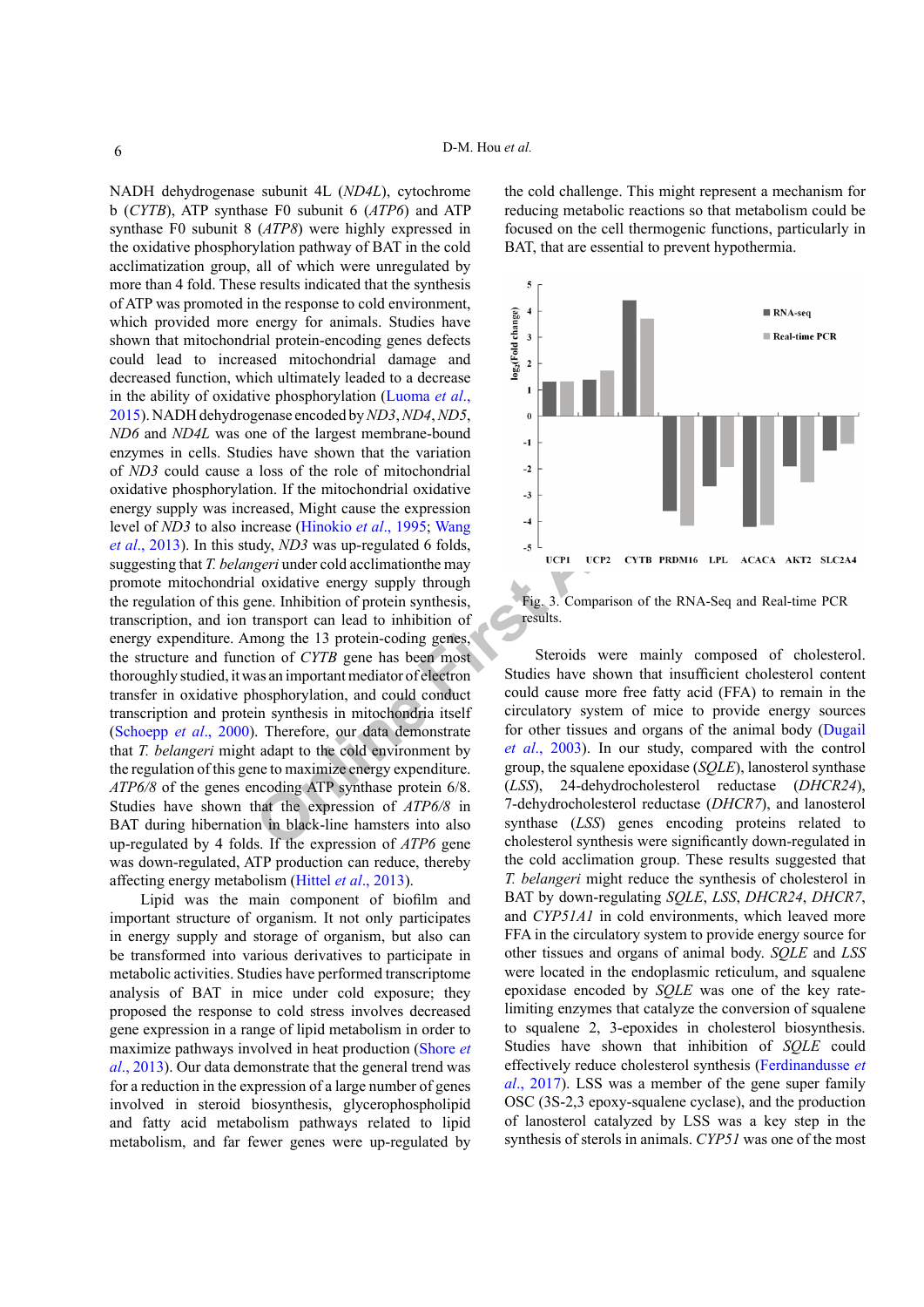widely distributed members of the CYP superfamily of cytochromases. The *CYP51A1* gene encoding this enzyme originated from prokaryotes and was widely distributed in eukaryotes ([Lepesheva and Waterman, 2011](#page-8-6)).

**Example 1** and **EXALUSE CONTLERTS** and **EXALUS** [i](#page-8-13)s and oxidative phospherical inportant role was as part of the  $\epsilon = 1$  (*HSD17B12*) genes related (Orr *et al.*, 2014). Studies have a flycerol-3-phosphate activity of GPD Glycerophospholipid were the most abundant phospholipids in animals. The metabolism of each phospholipid formed a complex network and was regulated by a variety of metabolic enzymes ([Liu and](#page-8-7) [Huang, 2013](#page-8-7)). Fatty acid metabolism mainly includes *de novo* synthesis, oxidation, desaturation and lengthening of fatty acids (FA) to produce FA with different saturation degrees and different carbon chain lengths. In our study, compared with a control group, stearoyl-CoA desaturase (*SCD*), acyl-CoA synthetase long-chain family member 4 (*ACSL4*), ELOVL fatty acid elongase 6 (*ELOVL6)*, acetyl-CoA carboxylase alpha (*ACACA)* and hydroxysteroid 17-beta dehydrogenase 1 (*HSD17B12)* genes related to fatty acid metabolism and glycerol-3-phosphate dehydrogenase 2 (*GPD2*), lysophosphatidylglycerol acyltransferase 1 (*LPGAT1*) and selenoprotein I (*SELENOI*) involved in the glycerolphospholipid metabolism pathway were significantly down-regulated in cold acclimation group. This result was consistent with previous studies that showed significant changes in genes involved in glycerolphospholipid synthesis and fatty acid extension in BAT of cold-stimulated mice (Marcher *et al*[., 2015](#page-8-8)). Among them, *ACACA* was a target gene of steriod response element binding protein-1 (SREBP-1), and the enzyme encoded by it was a key rate-limiting enzyme regulating *de novo* synthesis of fatty acids. Its expression was also regulated by a variety of hormones. Studies have shown that the down-regulation of the *ACACA* gene expression leaded to a decrease in fatty acid de novo synthesis (Knobloch *et al*., 2013; Bakhtiarizadeh [and Alamouti, 2020](#page-7-9)). ACSL4 belonged to the long-chain family of acyl-CoA synthase, which mainly catalyzed the activation of long-chain fatty acids to synthesize cell lipids. Down-regulation of *ACSL4* reduced the intracellular triglyceride concentration (Fan *et al*[., 2020](#page-7-10)). ELOVL6 belonged to the sixth member of the ultralong-chain elongase gene family. It was an important rate-limiting enzyme for the extension and synthesis of long-chain fatty acids. Its main function in fatty acid metabolism was the extension of fatty acids above C16. Studies have shown that *ELOVL6* gene down regulation of expression inhibited the extension of C16:1 to C18:1 [\(Corominas](#page-7-1) *et al*., 2013; Green *et al*[., 2010](#page-7-11)). Fatty acid desaturation index in fat cells of *ELOVL6* knockout mice decreased significantly, and the content of linoleic acid also decreased significantly ([Sunaga](#page-8-9) *et al*., 2013). 17β-SHD12 belonged to the short-chain dehydrogenase/ reductase (SDR) superfamily and has been discovered

relatively late in humans [\(Peltoketo](#page-8-10) *et al*., 1999), recently, it has been found that *HSD17B12* gene regulates fatty acid synthesis and the elongation of long-chain fatty acyl-CoA in fatty acid metabolism [\(Moon and](#page-8-11) [Horton, 2003](#page-8-11)). SCD was a key enzyme that catalyzes the desaturation of saturated fatty acids. Studies have shown that over expression of SCD can easily lead to fat accumulation ([Nagao](#page-8-12) *et al*., 2019). The above results in present study suggested that *T. belangeri* may adapt to cold environment by down-regulating *SCD*, *ACSL4*, *ELOVL6*, *ACACA*, and *HSD17B12* genes to regulate fatty acid synthesis in BAT.

The *GPD2* gene encodes glycerol 3-phosphate dehydrogenase 2, which was the key enzyme linking glycolysis and oxidative phosphorylation, and its play an important role was as part of the glycerophosphate shuttle (Orr *et al*., 2014). Studies have shown that the decreased activity of GPD2 limited the gluconeogenesis of lactic acid and glycerol, and reduced endogenous glucose production, and could also inhibit the proliferation of tumor cells (Madiraju *et al*., 2014). In our study, *GPD2* gene was significantly down-regulated, which could not only regulate energy balance, but also provided a target for disease treatment. As a remodeling enzyme, *LPGAT1* could reconstitute lysophosphatidylglycerol into PG. Studies have found that the variation of *LPGAT1* gene played an important role in the process of weight regulation ([Traurig](#page-8-15) *et al*., 2013). Selenoprotein I (*SELENOI*) was also known as ethanolaminephosphotransferase 1 (*EPT1*). Studies have shown that mutations in the *SELENOI* gene significantly reduced the activity of encoding *EPT1*, leading to impeded PE synthesis and increased ATP synthesis, which interfered with the metabolic pathway [\(Ahmed](#page-7-12) *et al*., 2017; Ma *[et al](#page-8-16)*., 2021). In this study, *SELENOI* gene was down-regulated, indicating that PE synthesis in BAT of *T. belangeri* was reduced under cold acclimation, thus affecting energy metabolism of the animals.

We measured the adaptive changes of genes in BAT in *T. belangeri* under cold acclimation at the transcriptome level. In summary, cold acclimation induced a significant up-regulation of genes expression related to oxidative phosphorylation, and significant down-regulation of genes expression related to steroid biosynthesis, glycerophospholipid metabolism, and fatty acid metabolism, which ultimately promoted energy expenditure and heat production. In addition, we also found that the heat-producing gene *UCP1* was up-regulated after cold acclimation, but it was not significantly up-regulated, which might be the reason why the proportion of NST to total heat-producing decreased gradually in the process of cold acclimation and limited its northward spread the reason.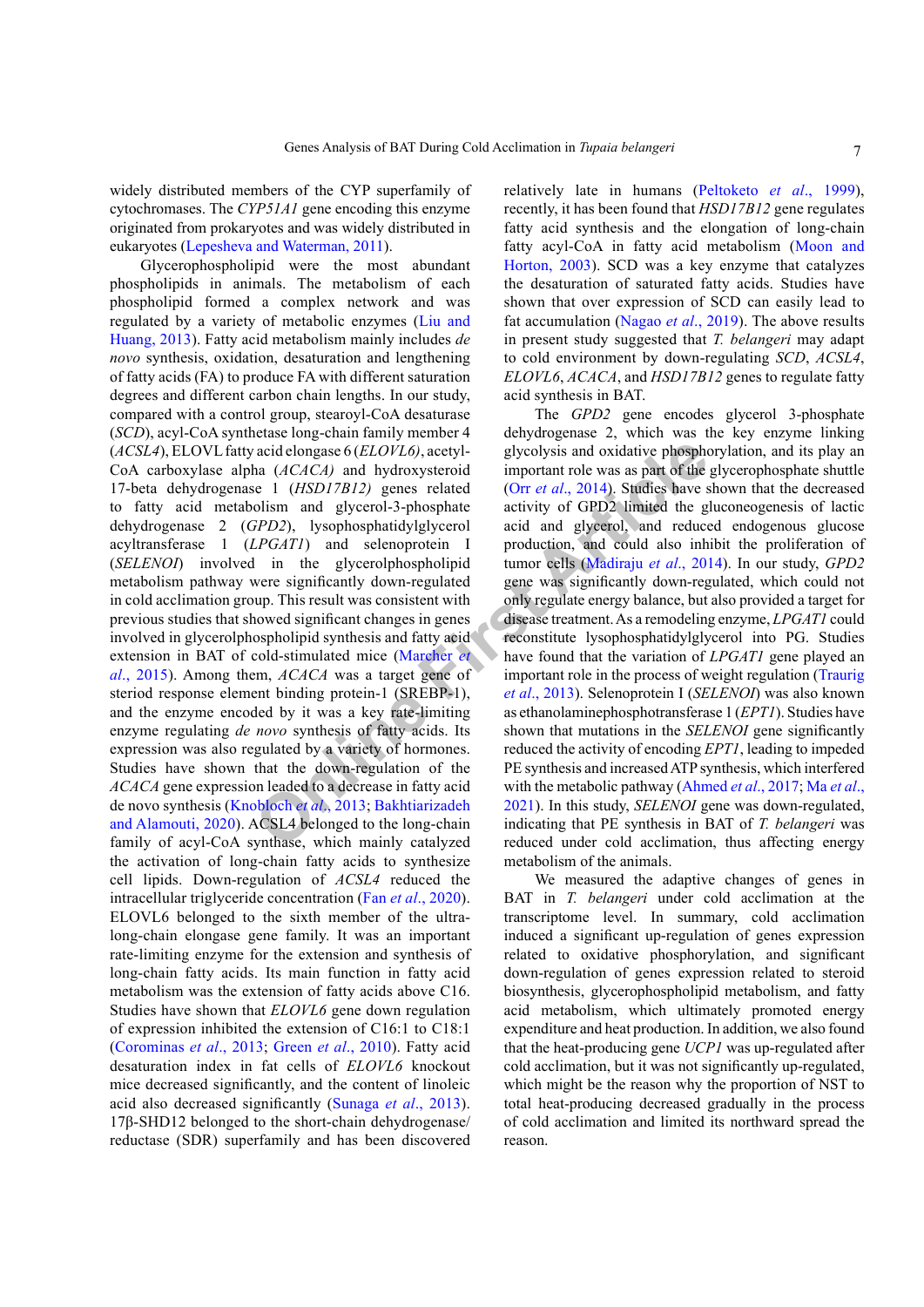#### **ACKNOWLEDGMENTS**

This research was financially supported by National Science Foundation of China (No. 32160254), Yunnan Ten Thousand Talents Plan Young & Elite Talents Project (YNWR-QNRC-2019-047) and Young and Middle-aged Academic and Technical Leaders Reserve Talents Project of Yunnan Province (2019HB013).

#### *Ethics statement*

The protocol and study were approved by the Animal Care and Use Committee of the School of Life Sciences, Yunnan Normal University (No. 13-0901-011).

#### *Statement of conflict of interest*

<span id="page-7-12"></span>The authors have declared no conflict of interest.

#### **REFERENCES**

- Finterest P.A., Jones, R., van Roem<br>
declared no conflict of interest.<br>
Schrader, M., Wanders, R.<br> **CFERENCES** a defect in peroxisomal v<br>
Materham, H.R. 2017. A<br>
a defect in peroxisomal v<br>
metabolism. J. med. Gen<br>
ora, B.A Ahmed, M.Y., Al-Khayat, A., Al-Murshedi, F., Al-Futaisi, A., Chioza, B.A., Fernandez-Murray, J.P., Self, J.E., Salter, C.G., Harlalka, G.V., Rawlins, L.E., Al-Zuhaibi, S., Al-Azri, F., Al-Rashdi, F., Cazenave-Gassiot, A., Wenk, M.R., Al-Salmi, F., Patton, M.A., Silver, D.L., Baple, E.L., McMaster, C.R. and Crosby, A.H., 2017. A mutation of *EPT1* (*SELENOI*) underlies a new disorder of Kennedy pathway phospholipid biosynthesis. *Brain*, **140**: 547-554. https://doi.org/10.1093/brain/aww318
- <span id="page-7-9"></span>Bakhtiarizadeh, M.R. and Alamouti, A.A., 2020. RNA-Seq based genetic variant discovery provides new insights into controlling fat deposition in the tail of sheep. *Sci. Rep.*, **10**: 13525. https://doi.org/10.1038/ [s41598-020-70527-8](https://doi.org/10.1038/s41598-020-70527-8)
- <span id="page-7-2"></span>Bremer, C.M., Sominskaya, I., Skrastina, D., Pumpens, P., Abd El-Wahed, A., Beutling, U., Frank, R., Fritz, H.J., Hunsmann, G., Gerlich, W.H. and Glebe, D., 2011. N-terminal myristoylation-dependent masking of neutralizing epitopes in the pres1 attachment site of hepatitis B virus. *J. Hepatol.*, **5**: 29-37. <https://doi.org/10.1016/j.jhep.2010.10.019>
- <span id="page-7-1"></span>Conesa, A., Madrigal, P., Tarazona, S., Gomez-Cabrero, D., Cervera, A., McPherson, A., Szczesniak, M.W., Gaffney, D.J., Elo, L.L., Zhang, X.G. and Mortazavi, A., 2016. A survey of best practices for RNA-seq data analysis. *Genome Biol.*, **17**: 13. <https://doi.org/10.1186/s13059-016-0881-8>
- Corominas, J., Ramayo-Caldas, Y., Puig-Oliveras, A., Perez-Montarelo, D., Noguera, J.L., Folch, J.M. and Ballester, M., 2013. Polymorphism in the *ELOVL6* gene is associated with a major QTL effect on fatty acid composition in pigs. *PLoS One*, **8**: e53687.

### <https://doi.org/10.1371/journal.pone.0053687>

- <span id="page-7-6"></span>Dugail, I., Le, Lay, S., Varret, M., Le Liepvre, X., Dagher, G. and Ferre, P., 2003. New insights into how adipocytes sense their triglyceride stores. Is cholesterol a signal? *Horm. Metab. Res.*, **35**: 204- 210. <https://doi.org/10.1055/s-2003-39475>
- <span id="page-7-10"></span>Fan, Y.L., Han, Z.Y., Lu, X.B., Zhang, H.M., Arbab, A.A.I., Loor, J.J., Yang, Y. and Yang, Z.P., 2020. Identification of milk fat metabolism-related pathways of the bovine mammary gland during mid and late lactation and functional verification of the *ACSL4* gene. *Genes*, **11**: 1357. [https://doi.](https://doi.org/10.3390/genes11111357) [org/10.3390/genes11111357](https://doi.org/10.3390/genes11111357)
- <span id="page-7-7"></span>Ferdinandusse, S., Falkenberg, K.D., Koster, J., Mooyer, P.A., Jones, R., van Roermund, C.W.T., Pizzino, A., Schrader, M., Wanders, R.J.A., Vanderver, A. and Waterham, H.R. 2017. ACBD5 deficiency causes a defect in peroxisomal very long-chain fatty acid metabolism. *J. med. Genet.*, **54**: 330-337. [https://](https://doi.org/10.1136/jmedgenet-2016-104132) [doi.org/10.1136/jmedgenet-2016-104132](https://doi.org/10.1136/jmedgenet-2016-104132)
- <span id="page-7-11"></span>Green, C.D., Ozguden-Akkoc, C.G., Wang, Y., Jump, D.B. and Olson, L.K., 2010. Role of fatty acid elongases in determination of de novo synthesized monounsaturated fatty acid species. *J. Lipid Res.*, **51**: 1871-1877. [https://doi.org/10.1194/jlr.](https://doi.org/10.1194/jlr.M004747) M004747
- <span id="page-7-4"></span>Hinokio, Y., Suzuki, S., Komatu, K., Ohtomo, M., Onoda, M., Matsumoto, M., Hirai, S., Sato, Y., Akai, H., Abe, K., Miyabayasi, S., Abe, R. and Toyota, T., 1995. A new mitochondrial DNA deletion associated with diabetic amyotrophy, diabetic myoatrophy and diabetic fatty liver. *Muscle Nerv. Suppl*., **3**: S142-S149. [https://doi.](https://doi.org/10.1002/mus.880181428) org/10.1002/mus.880181428
- <span id="page-7-5"></span>Hittel, D.S. and Storey, K.B., 2002. Differential expression of mitochondria-encoded genes in a hibernating mammal. *J. exp. Biol*., **205**: 1625-1631. <https://doi.org/10.1242/jeb.205.11.1625>
- <span id="page-7-0"></span>Klingenspor, M., 2003. Cold-induced recruitment of brown adipose tissue thermogenesis. *Exp. Physiol.*, **88**: 141-148. <https://doi.org/10.1113/eph8802508>
- <span id="page-7-8"></span>Knobloch, M., Braun, S.M.G., Zurkirchen, L., von Schoultz, C., Zamboni, N., Arauzo-Bravo, M.J., Kovacs, W.J., Karalay, O., Suter, U., Machado, R.A.C., Roccio, M., Lutolf, M.P., Semenkovich, C.F. and Jessberger, S., 2013. Metabolic control of adult neural stem cell activity by Fasn-dependent lipogenesis. *Nature*, **493**: 226-230. [https://doi.](https://doi.org/10.1038/nature11689) [org/10.1038/nature11689](https://doi.org/10.1038/nature11689)
- <span id="page-7-3"></span>Leonard, J.V. and Schapira, A.H., 2000. Mitochondrial respiratory chain disorders I: mitochondrial DNA defects. *Lancet*, **355**: 299-304. [https://doi.](https://doi.org/10.1016/S0140-6736(99)05225-3)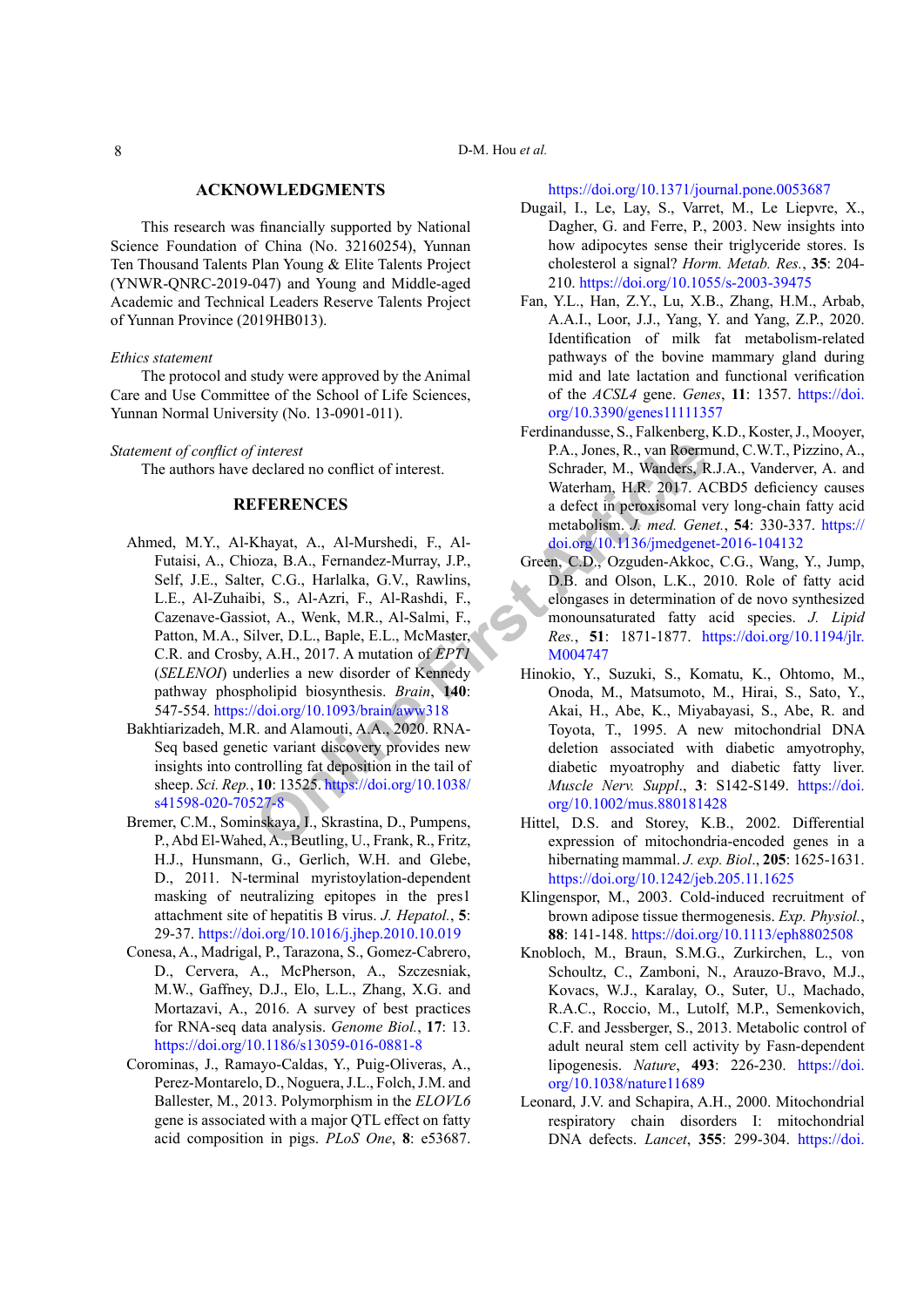[org/10.1016/S0140-6736\(99\)05225-3](https://doi.org/10.1016/S0140-6736(99)05225-3)

- <span id="page-8-6"></span>Lepesheva, G.I. and Waterman, M.R., 2011. Structural basis for conservation in the CYP51 family. *Biochim. biophys. Acta*, **1814**: 88-93. [https://doi.](https://doi.org/10.1016/j.bbapap.2010.06.006) [org/10.1016/j.bbapap.2010.06.006](https://doi.org/10.1016/j.bbapap.2010.06.006)
- <span id="page-8-7"></span>Liu, Z.H. and Huang, X., 2013. Lipid metabolism in Drosophila: development and disease. *Acta Biochim. Biophys. Sin*., **45**: 44-50. [https://doi.](https://doi.org/10.1093/abbs/gms105) [org/10.1093/abbs/gms105](https://doi.org/10.1093/abbs/gms105)
- <span id="page-8-4"></span>Luoma, A.M., Kuo, F., Cakici, O., Crowther, M.N., Denninger, A.R., Avila, R.L., Brites, P. and Kirschner, D.A., 2015. Plasmalogen phospholipids protect internodal myelin from oxidative damage. *Free Radic. Biol. Med.*, **84**: 296-310. [https://doi.](https://doi.org/10.1016/j.freeradbiomed.2015.03.012) [org/10.1016/j.freeradbiomed.2015.03.012](https://doi.org/10.1016/j.freeradbiomed.2015.03.012)
- <span id="page-8-16"></span><span id="page-8-14"></span>Ma, S., Sun, S.H., Geng, L.L., Song, M.S., Wang, W., Ye, Y.X., Ji, Q.Z., Zou, Z.R., Wang, S., He, X.J., Li, W., Esteban, C.R., Long, X., Guo, G.J., Chan, P., Zhou, Q., Belmonte, J.C.I., Zhang, W.Q., Qu, J. and Liu, G.H., 2020. Caloric restriction reprograms the single-cell transcriptional landscape of rattus norvegicus aging. *Cell*, **180**: 984-1001. https://doi. [org/10.1016/j.cell.2020.02.008](https://doi.org/10.1016/j.cell.2020.02.008)
- [e](https://doi.org/10.1038/nature13270)eradbiomed.2015.03.012 (HSD) /17-ketosteroid reap, C.R., Long, M.S., Wang, W. annenclature and main Z., Zou, Z.R., Wang, S., He, X.J., and THISD/KSR enzymes. J. C.R., Long, X., Guo, G.J., Chan, 1-11. https://doi.com/1. Ho Madiraju, A.K., Erion, D.M., Rahimi, Y., Zhang, X.M., Braddock, D.T., Albright, R.A., Prigaro, B.J., Wood, J.L., Bhanot, S., MacDonald, M.J., Jurczak, M.J., Camporez, J.P., Lee, H.Y., Cline, G.W., Samuel, V.T., Kibbey, R.G. and Shulman, G.I., 2014. Metformin suppresses gluconeogenesis by inhibiting mitochondrial glycerophosphate dehydrogenase. *Nature*, **510**: 542-546. https://doi. [org/10.1038/nature13270](https://doi.org/10.1038/nature13270)
- <span id="page-8-2"></span>Mao, X.Z., Cai, T., Olyarchuk, J.G. and Wei, L.P., 2005. Automated genome annotation and pathway identification using the KEGG Orthology (KO) as a controlled vocabulary. *Bioinformatics*, **21**: 3787-3793. [https://doi.org/10.1093/bioinformatics/](https://doi.org/10.1093/bioinformatics/bti430) [bti430](https://doi.org/10.1093/bioinformatics/bti430)
- <span id="page-8-8"></span>Marcher, A.B., Loft, A., Nielsen, R., Vihervaara, T., Madsen, J.G.S., Sysi-Aho, M., Ekroos, K. and Mandrup, S., 2015. RNA-Seq and massspectrometry-based lipidomics revealextensive changes of glycerolipid pathways in brown adipose tissue in response to cold. *Cell Rep*., **13**: 2000- 2013. <https://doi.org/10.1016/j.celrep.2015.10.069>
- <span id="page-8-3"></span>Mei, L., Zhang, H., Zhu, W.L. and Wang, Z.K., 2019. Seasonal variations of adipose tissue in *Tupaia belangeri* (Mammalia: Scandentia: Tupaiidae). *Eur. Zool. J.*, **86**: 54-62. [https://doi.org/10.1080/24](https://doi.org/10.1080/24750263.2019.1572798) [750263.2019.1572798](https://doi.org/10.1080/24750263.2019.1572798)
- <span id="page-8-11"></span>Moon, Y.A. and Horton, J.D., 2003. Identification of two mammalian reductases involved in the two-

carbon fatty acyl elongation cascade. *J. biol. Chem.*, **278**: 7335-7343. [https://doi.org/10.1074/](https://doi.org/10.1074/jbc.M211684200) [jbc.M211684200](https://doi.org/10.1074/jbc.M211684200)

- <span id="page-8-12"></span>Nagao, K., Murakami, A. and Umeda, M., 2019. Structure and function of delta 9-fatty acid desaturas. *Chem. Pharm. Bull.*, **67**: 327-332. <https://doi.org/10.1248/cpb.c18-01001>
- <span id="page-8-13"></span>Orr, A.L., Ashok, D., Sarantos, M.R., Ng, R., Shi, T., Gerencser, A.A., Hughes, R.E. and Brand, M.D. 2014. Novel inhibitors of mitochondrial *sn*-glycerol 3-phosphate dehydrogenase. *PLoS One*, **9**: e89938. <https://doi.org/10.1371/journal.pone.0089938>
- <span id="page-8-10"></span>Peltoketo, H., Luu-The, V., Simard, J. and Adamski, J., 1999. 17 beta-hydroxysteroid dehydrogenase (HSD) /17-ketosteroid reductase (KSR) family; nomenclature and main characteristics of the 17HSD/KSR enzymes. *J. mol. Endocrinol.*, **23**: 1-11. <https://doi.org/10.1677/jme.0.0230001>
- <span id="page-8-1"></span>Rosell, M., Kaforou, M., Frontini, A., Okolo, A., Chan, Y.W., Nikolopoulou, E., Millership, S., Fenech, M.E., MacIntyre, D., Turner, J.O., Moore, J.D., Blackburn, E., Gullick, W.J., Cinti, S., Montana, G., Parker, M.G. and Christian, M., 2014. Brown and white adipose tissues: Intrinsic differences in gene expression and response to cold exposure in mice. *Am. J. Physiol. Endocrinol. Metab.*, **306**: E945-E964. [https://doi.org/10.1152/](https://doi.org/10.1152/ajpendo.00473.2013) aipendo.00473.2013
- <span id="page-8-5"></span>Schoepp, B., Breton, J., Parot, P. and Vermeglio, A., 2000. Relative orientation of the hemes of the Cytochrome  $bc_1$  complexes from *Rhodobacter sphaeroides*, *Rhodospirillum rubrum*, and beef heart mitochondria: A linear dichroism study. *J. biol. Chem.*, **275**: 5284-5290. [https://doi.](https://doi.org/10.1074/jbc.275.8.5284) org/10.1074/jbc.275.8.5284
- <span id="page-8-0"></span>Shore, A.M., Karamitri, A., Kemp, P., Speakman, J.R., Graham, N.S. and Lomax, M.A., 2013. Coldinduced changes in gene expression in brown adipose tissue, white adipose tissue and liver. *PLoS One*, **8**: e68933. [https://doi.org/10.1371/journal.](https://doi.org/10.1371/journal.pone.0068933) [pone.0068933](https://doi.org/10.1371/journal.pone.0068933)
- <span id="page-8-9"></span>Sunaga, H., Matsui, H., Ueno, M., Maeno, T., Iso, T., Syamsunarno, M.R.A.A., Anjo, S., Matsuzaka, T., Shimano, H., Yokoyama, T. and Kurabayashi, M., 2013. Deranged fatty acid composition causes pulmonary fibrosis in *Elovl6*-deficient mice. *Nat. Commun*., **4**: 2563. [https://doi.org/10.1038/](https://doi.org/10.1038/ncomms3563) [ncomms3563](https://doi.org/10.1038/ncomms3563)
- <span id="page-8-15"></span>Traurig, M.T., Orczewska, J.I., Ortiz, D.J., Bian, L., Marinelarena, A.M., Kobes, S., Malhotra, A., Hanson, R.L., Mason, C.C., Knowler, W.C., Bogardus, C. and Baier, L.J., 2013. Evidence for